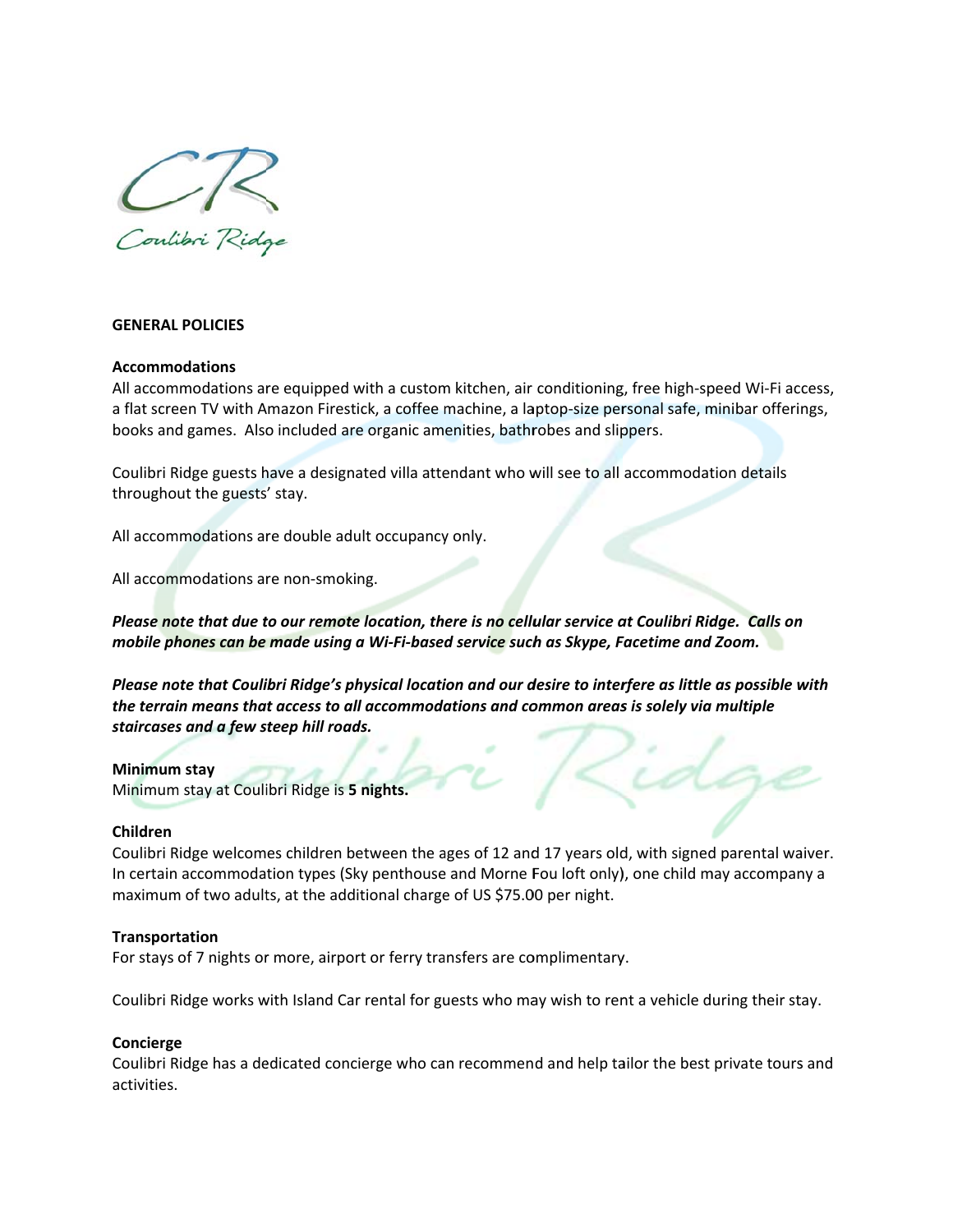### **Amenities**

For the 2022‐2023 season Coulibri Ridge's amenities are reserved for booked guests only. The two communal pools, the two dining rooms, the spa, the yoga pavilion, the gym and the electric bicycles are reserved solely for guest usage.

The usage of the electric bicycles is subject to a signed personal waiver.

## **Special events**

Please contact us to get the rate for renting the entire property for one group or a special event.

### **Introductory rates**

Introductory rates are valid until September 4, 2022.

Until booked, rates and packages are subject to change.

### **Booking deposit**

3 nights deposit excluding tax is required and will be charged at the time of booking for stays up to 9 nights. For stays of 10 nights and more, or for an arrival date of less than 30 days from time of booking, a deposit of 50% will be charged.

Payment can be made by credit card or wire transfer.

## **Cancellation policy**

Except for reservations from December 16, 2022 through January 8, 2023, for cancellation or modification notifications with less than 30 days' notice, the reservation deposit will be charged as a cancellation fee.

Except for reservations from December 16, 2022 through January 8, 2023, for cancellations or modifications made within 21 days of arrival, the full amount of the reservation will be charged as a cancellation fee. This cancellation fee will also be applied to early departures or no shows.

Reservations from December 16, 2022 through January 8, 2023, for cancellation or modifications with less than 60 days' notice, the full amount of the reservation will be charged as a cancellation fee. This cancellation fee will also be applied to early departures or no shows.

### **Inclement weather and other travel conditions**

In the event of an official tropical storm or hurricane warning issued for the island of Dominica resulting in closed airports or cancelled airline or ferry schedules, therefore not allowing guests to travel to Dominica, Coulibri Ridge will waive the cancellation fee and apply the full deposit to a future stay, valid for one year from the original stay date.

In the event of an official airline or ferry delay or cancellation resulting in guest arrival a day or more later than planned, Coulibri Ridge will offer guests a voucher (valid for one year) for an extended or future stay based on availability for an equivalent villa and number of nights missed at Coulibri Ridge for a maximum of 2 nights, after which the prevailing rates will apply.